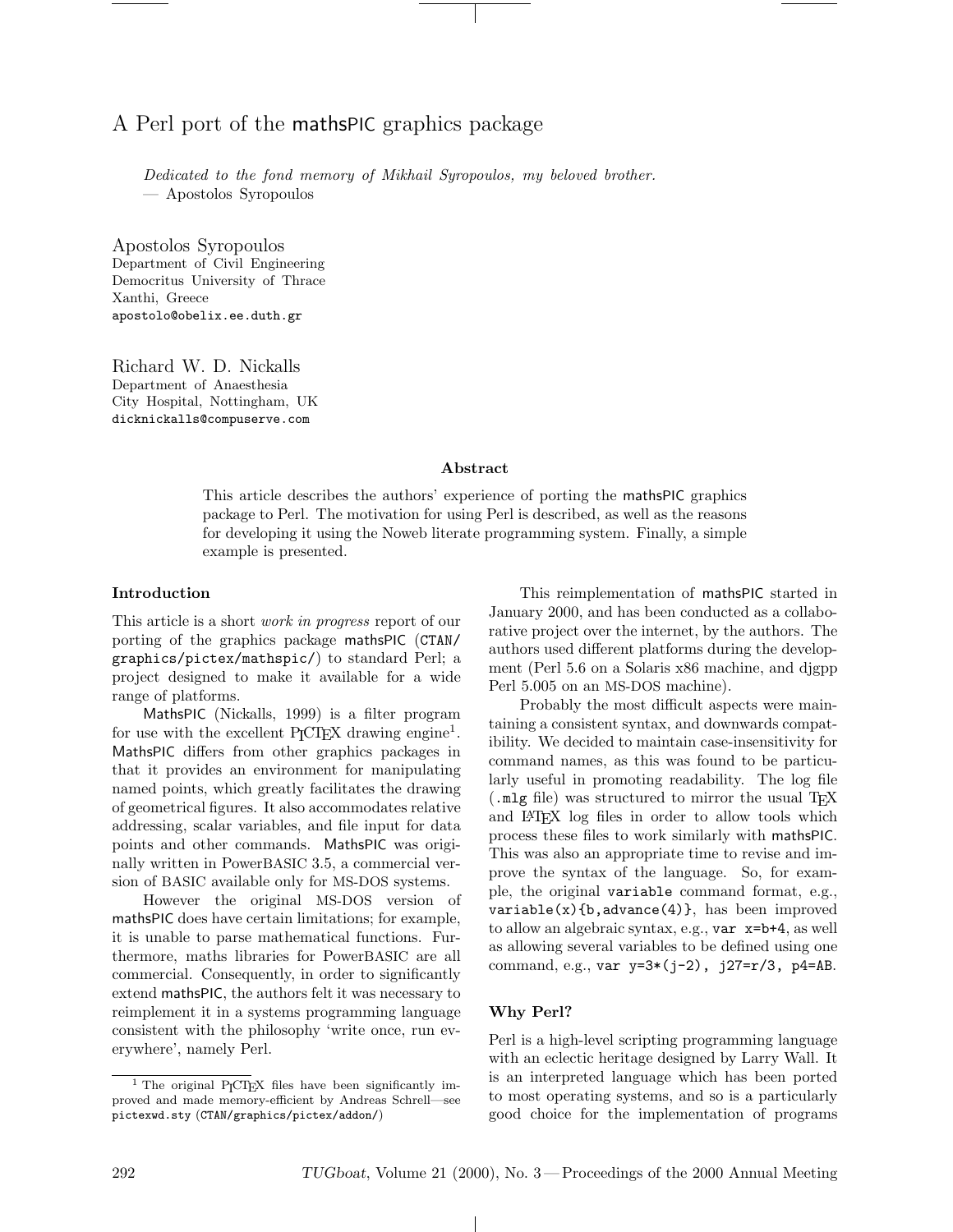In this section we define a few global variables. More specifically: variable \$version\_number contains the current version number of the program, variable \$commandLineArgs contains the command line arguments. These two variables are used in the print\_headers subroutine. Variable  $\epsilon$  command will contain the whole current input line . Hash %PointTable is used to store point names and related information. Hash %VarTable is used to store mathsPIC variable names and related information. Variable \$no\_errors is incremented whenever the program encounters an error in the input file. Variables \$xunits, \$yunits and \$units are related to the paper command. In particular, variable sunits is used to parse the unit part of the unit part of the paper command. Variable  $\beta$ defaultsymbol is used to set the point shape. Variable \$PI holds the value of the pi constant.

```
<Define global variables>=
```

```
$version number = "0.0 September 1, 2000";
$commandLineArgs = join(" ",@ARGV);
$command = "";$curr in file = " ";
keys(%PointTable) = 0;
keys(%VarTable) = 0;
$no\>errors = 0;\sin^{-1} = "1pt";
\frac{1}{2}yunits = "1pt";
\sum_{i=1}^{n} sunits = "pt|pc|in|bp|cm|mm|dd|cc|sp";
$defaultsymbol = '$\bullet$';
$PI = atan2(1,1)*4;
```
Used above.

Figure 1: Literate (woven) extract from mathsPIC source

 $\mathbf{I}$ 

likely to be used on many different operating systems. Its design has been largely influenced by the C programming language, but also by other tools and languages, for example, SED, AWK, and the Unix shell. Perl's process, file, and text manipulation facilities make it particularly well-suited for tasks involving quick prototyping, system utilities, software tools, system management tasks, database access, graphical programming, networking, and world wide web programming. Finally, and importantly, Perl is in the public domain, and so there are no commercial restrictions.

# Literate programming

The Perl mathsPIC program was developed throughout using so-called 'literate program' methodology (Knuth, 1992; Syropoulos, 1999; Hatzigeorgiu and Syropoulos, 1998), in conjunction with Norman Ramsey's freely available Noweb literate programming tool (Ramsey, 1994).

Noweb was chosen partly because it is languageindependent, but also because it can generate the weaved file in variety of formats, e.g., plain TFX, L<sup>A</sup>TEX, HTML and nroff. Noweb allows programs to be built up of named chunks in any order with documentation interleaved, and has powerful indexing and cross-referencing facilities. Furthermore, Noweb's pipeline makes it easy to extend, and different stages of the pipeline can can be implemented in different programming languages (Ramsey, 1994). Noweb uses its notangle and noweave tools to extract code and documentation as required. Figure 1 shows a formatted code chunk of the resulting literate program.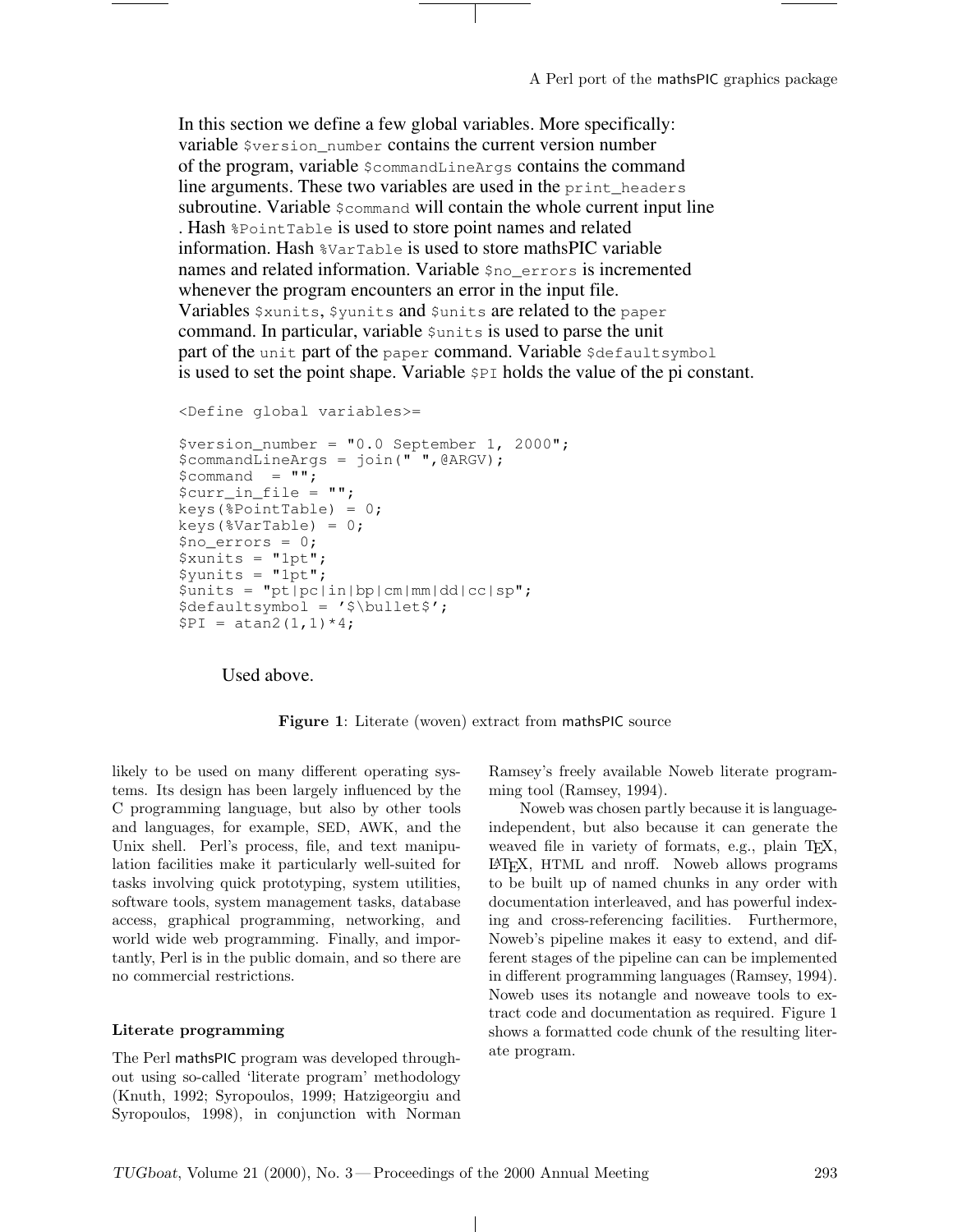Apostolos Syropoulos and Richard W. D. Nickalls

## Example

By way of example we show the mathsPIC script file (fig2.m) which produced Figure 2, and also the associated output  $\mathbb{F}T\mathbb{F}X$  file (fig2.mt) generated by mathsPIC. Note the use of pictexwd.sty (CTAN/graphics/pictex/addon/).



Figure 2: Example diagram (mathsPIC source in text)

```
%% mathsPIC script file (fig2.m)
%% Figure 2
\documentclass[a4paper]{article}
\usepackage{pictexwd}
\begin{document}
\beginpicture
\setdashes
paper{units(mm),xrange(0,70),yrange(0,60),
                axes(LBT*R*),ticks(10,10)}
\setsolid
point(A){10,10} %% anchor point
point(B){A, polar(50,50 deg)}
point(C){A, polar(50,0 deg)}
point(J){pointonline(AB,30)}
point(K){perpendicular(J,AC)}
drawRightangle(JKC,3)
drawLines(AB,AC,JK)
drawIncircle(AJK)
drawExcircle(AJK,JK)
\setplotsymbol({\large .})
\setdots
drawCircumcircle(AJK)
point(I){IncircleCenter(AJK)}[$\odot$]
point(E){ExcircleCenter(AJK,JK)}[$\odot$,1.2]
point(P1){perpendicular(E,AC)}
var r = EP1 %% radius of excircle
var d = 360/5 %% angle for pentagon
```
var a1=-90,a2=a1+d,a3=a2+d,a4=a3+d,a5=a4+d point(P2){E, polar(r,a2)} point(P3){E, polar(r,a3)}  $point(P4)$ {E,  $polar(r, a4)$ }  $point(P5)$ {E,  $polar(r, a5)$ } drawPoints(ABCJKIEP1P2P3P4P5) \setplotsymbol({\tiny .}) \setdashes drawLine(P1P2P3P4P5P1,EP1,EP2) \setsolid drawAnglearc{angle(P2EP1),radius(9), internal,clockwise} \newcommand{\figtitle}{% \ \begin{minipage}{30mm}% \ Triangle, pentagon and three circles% \ \end{minipage}%  $\setminus$  }% text(\fbox{\figtitle}){20,52} variable(s){5} text(\$A\$){A, polar(s,230 deg)} text(\$B\$){B, polar(s,50 deg)} text(\$C\$){C, polar(s,0 deg)} text(\$J\$){J, polar(s,90 deg)} text(\$K\$){K, polar(s,270 deg)} text(\$E\$){E, polar(s,0 deg)} text(\$72\$){E, polar(5.5,-54 deg)} text(\$I\$){I, shift(3, 0)}  $text ($P_1$) {P1, polar(s,a1)}$ text(\$P\_2\$){P2, polar(s,a2)} text(\$P\_3\$){P3, polar(s,a3)} \endpicture \end{document}

The axes and bounding box used while constructing the figure are shown here in order to make it easier to understand the mathsPIC script file and the output L<sup>AT</sup>EX file (fig2.mt). They are easily removed simply by commenting out the axes and ticks options from the mathsPIC paper command.

Note that in addition to mathsPIC commands (not prefixed with a backslash), the script file can also contain P<sub>I</sub>CT<sub>F</sub>X, T<sub>F</sub>X and L<sup>A</sup>T<sub>F</sub>X commands, since mathsPIC processes the input file according to the following rules.

- mathsPIC commands are converted into their equivalent P<sub>I</sub>CT<sub>E</sub>X commands. The mathsPIC commands are also copied verbatim but commented out—this makes the output file easier to understand.
- Lines having a leading backslash followed by one or more spaces (e.g.,  $\setminus_{\sqcup}$ ) are copied verbatim except for the leading backslash.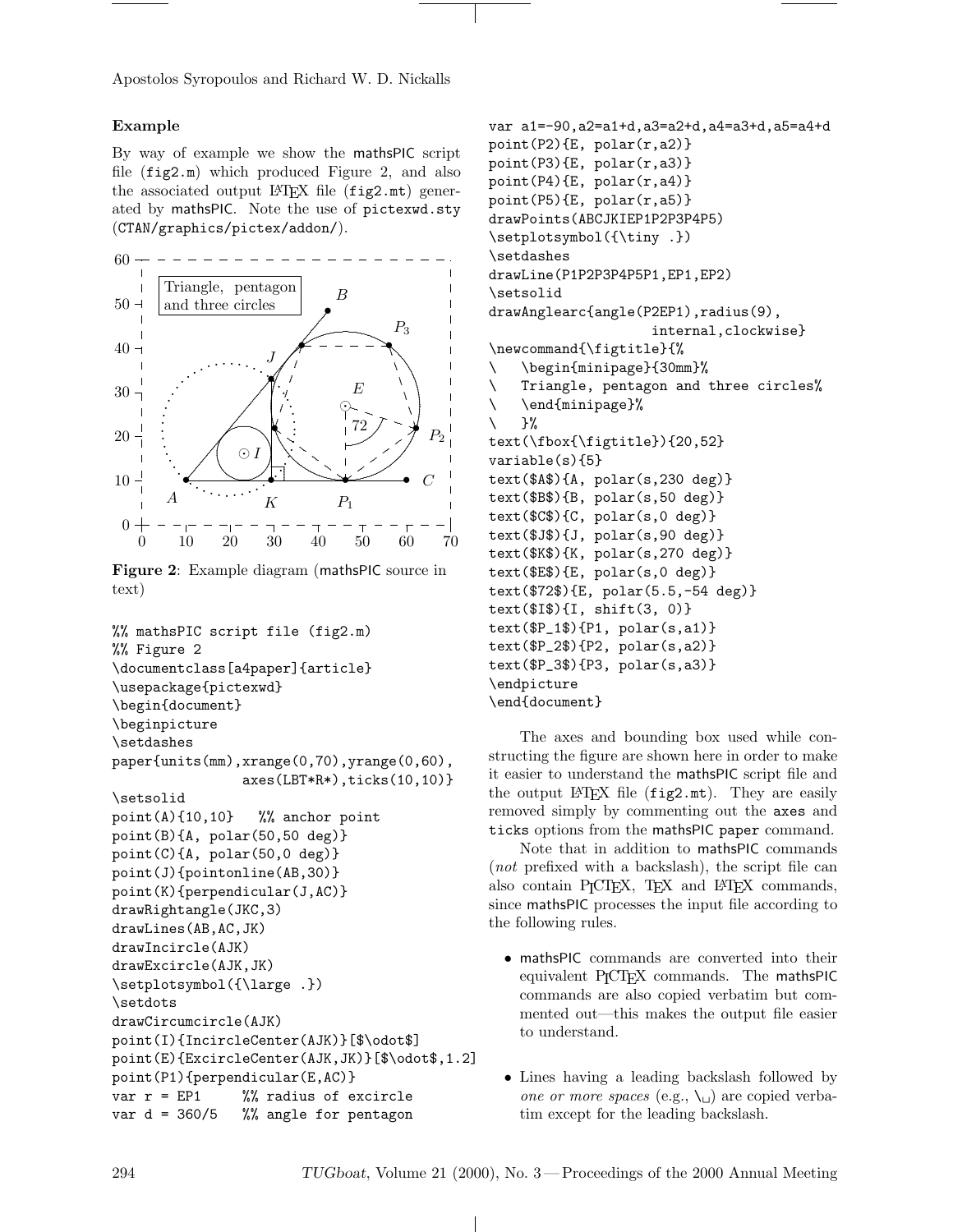A Perl port of the mathsPIC graphics package

• Lines having a leading backslash followed by a non-space character (e.g., \setdashes) are copied verbatim.

Note that the output LAT<sub>E</sub>X file  $(fig2.mt)$  also contains some additional information (e.g., coordinates of derived points, radius of circles etc.) which is usually included at the end of the original mathsPIC command, but sometimes as a separate line. Once the figure is finished, the output file can be generated without any comment lines simply by using the -c command-line switch during the final mathsPIC run.

#### References

Hatzigeorgiu, N and A. Syropoulos. "Literate Programming and the 'Spaniel' Method". SIGPLAN Notices 33(12), 52–56, 1998.

- Knuth, D E. Literate programming. Number 27 in CSLI Lecture Notes. Center for the Study of Language and Information, 1992. Co-published by Cambridge University Press.
- Nickalls, R W D. "MathsPIC: a filter program for use with P<sub>I</sub>CT<sub>E</sub>X". In Proceedings of EuroT<sub>E</sub>X'99, pages 192–210, Heidelberg, Germany. 1999. A slightly updated version of this paper was published (in English) in the Greek TEX Friends' journal Eutopon, No. 3 (October 1999), pp. 33– 49.
- Ramsey, N. "Literate programming simplified". IEEE Software 11(5), 97–105, 1994.
- Syropoulos, A. "Literate programming: the other side of the coin". RAM Magazine (129), 248–253, 1999. In Greek.

```
%% mathsPIC output file (fig2.mt)
%% Figure 2
\documentclass[a4paper]{article}
\usepackage{pictexwd}
\begin{document}
\beginpicture
\setdashes
%% paper{units(mm),xrange(0,70),yrange(0,60),axes(LBT*R*),ticks(10,10)}
\setcoordinatesystem units < 1mm, 1mm>
\setplotarea x from 0 to 70, y from 0 to 60
\axis left ticks numbered from 0 to 60 by 10 /
\axis right /
\axis top /
\axis bottom ticks numbered from 0 to 70 by 10 /
\setsolid
%% point(A){10,10} ( 10 , 10 ) %% anchor point
%% point(B){A,polar(50,50deg)} ( 42.13938 , 48.30222 )
%% point(C){A,polar(50,0deg)} ( 60 , 10 )
%% point(J){pointonline(AB,30)} ( 29.28363 , 32.98133 )
\frac{1}{2} point(K){perpendicular(J,AC)} (29.28363, 10)
%% drawRightangle(JKC,3)
\plot 32.28363 10 32.28363 13 /
\plot 29.28363 13 32.28363 13 /
%% drawLines(AB,AC,JK)
\plot 10 10 42.13938 48.30222 / %% AB
\putrule from 10 10 to 60 10 %% AC
\putrule from 29.28363 32.98133 to 29.28363 10 %% JK
%% drawIncircle(AJK)
%% Incircle centre = 23.15115 , 16.13248 ; Radius = 6.132483
\circulararc 360 degrees from 29.28363 16.13248 center at 23.15115 16.13248
%% drawExcircle(AJK,JK)
%% Excircle centre = 46.13249 , 26.84886 ; Radius = 16.84886
\circulararc 360 degrees from 62.98135 26.84886 center at 46.13249 26.84886
\setplotsymbol({\large .})
\setdots
%% drawCircumcircle(AJK)
```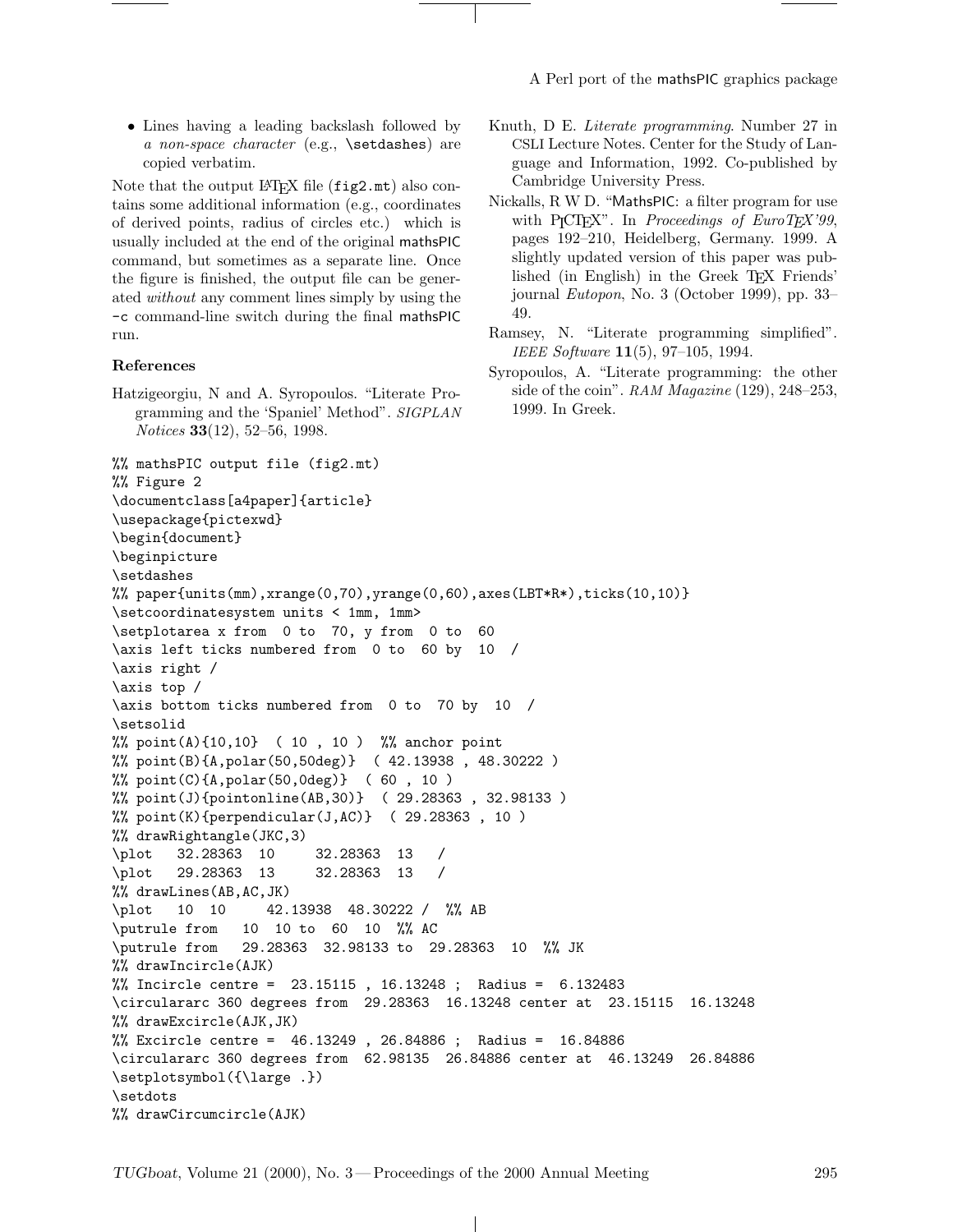Apostolos Syropoulos and Richard W. D. Nickalls

```
%% circumcircle centre = 19.64182 , 21.49067 ; Radius = 15
\circulararc 360 degrees from 34.64181 21.49067 center at 19.64182 21.49067
%% point(I){IncircleCenter(AJK)}[$\odot$] ( 23.15115 , 16.13248 )
%% point(E){ExcircleCenter(AJK,JK)}[$\odot$,1.2] ( 46.13249 , 26.84886 )
%% point(P1){perpendicular(E,AC)} (46.13249, 10)%% var r = EP1 ( 16.84886 ) %% radius of excircle
%% var d = 360/5 (72) %% angle of pentagon (deg)
%% var a1=-90, a2=a1+d, a3=a2+d, a4=a3+d, a5=a4+d
\frac{1}{6} a1 = -90
\frac{1}{2}% a2 = -18
% a3 = 54% a4 = 126% a5 = 198%% point(P2){E,polar(r,a2)} ( 62.1567 , 21.64227 )
%% point(P3)\{E, polar(r, a3)\} (56.036, 40.47987)
%% point(P4){E,polar(r,a4)} ( 36.22898 , 40.47987 )
%% point(P5){E,polar(r,a5)} ( 30.10827 , 21.64227 )
%% drawPoints(ABCJKIEP1P2P3P4P5)
\put {$\bullet$} at 10 10 %% A
\put {$\bullet$} at 42.13938 48.30222 %% B
\put {$\bullet$} at 60 10 %% C
\put {$\bullet$} at 29.28363 32.98133 %% J
\put {$\bullet$} at 29.28363 10 %% K
\put {$\odot$} at 23.15115 16.13248 %% I
\put {$\odot$} at 46.13249 26.84886 %% E
\put {$\bullet$} at 46.13249 10 %% P1
\put {$\bullet$} at 62.1567 21.64227 %% P2
\put {$\bullet$} at 56.036 40.47987 %% P3
\put {$\bullet$} at 36.22898 40.47987 %% P4
\put {$\bullet$} at 30.10827 21.64227 %% P5
\setplotsymbol({\tiny .})
\setdashes
%% drawline(P1P2P3P4P5P1,EP1,EP2)
\plot 46.13249 10 62.1567 21.64227 / %% P1P2
\plot 62.1567 21.64227 56.036 40.47987 / %% P2P3
\putrule from 56.036 40.47987 to 36.22898 40.47987 %% P3P4
\plot 36.22898 40.47987 30.10827 21.64227 / %% P4P5
\plot 30.10827 21.64227 46.13249 10 / %% P5P1
\putrule from 46.13249 25.64886 to 46.13249 10 %% EP1
\plot 47.27376 26.47803 62.1567 21.64227 / %% EP2
\setsolid
%% drawAnglearc{angle(P2EP1),radius(9),internal,clockwise}
\circulararc -72 degrees from 54.692 24.0677 center at 46.13249 26.84886
\newcommand{\figtitle}{%
   \begin{minipage}{30mm}%
   Triangle, pentagon and three circles%
   \end{minipage}%
   }%
%% text(\fbox{\figtitle}){20,52}
\put {\fbox{\figtitle}} at 20 52
% variable(s)\{5\} (5)
% text($A$){A,polar(s,230deg)}
\put {$A$} at 6.786062 6.169777
%% text($B$){B,polar(s,50deg)}
```
 $\overline{1}$